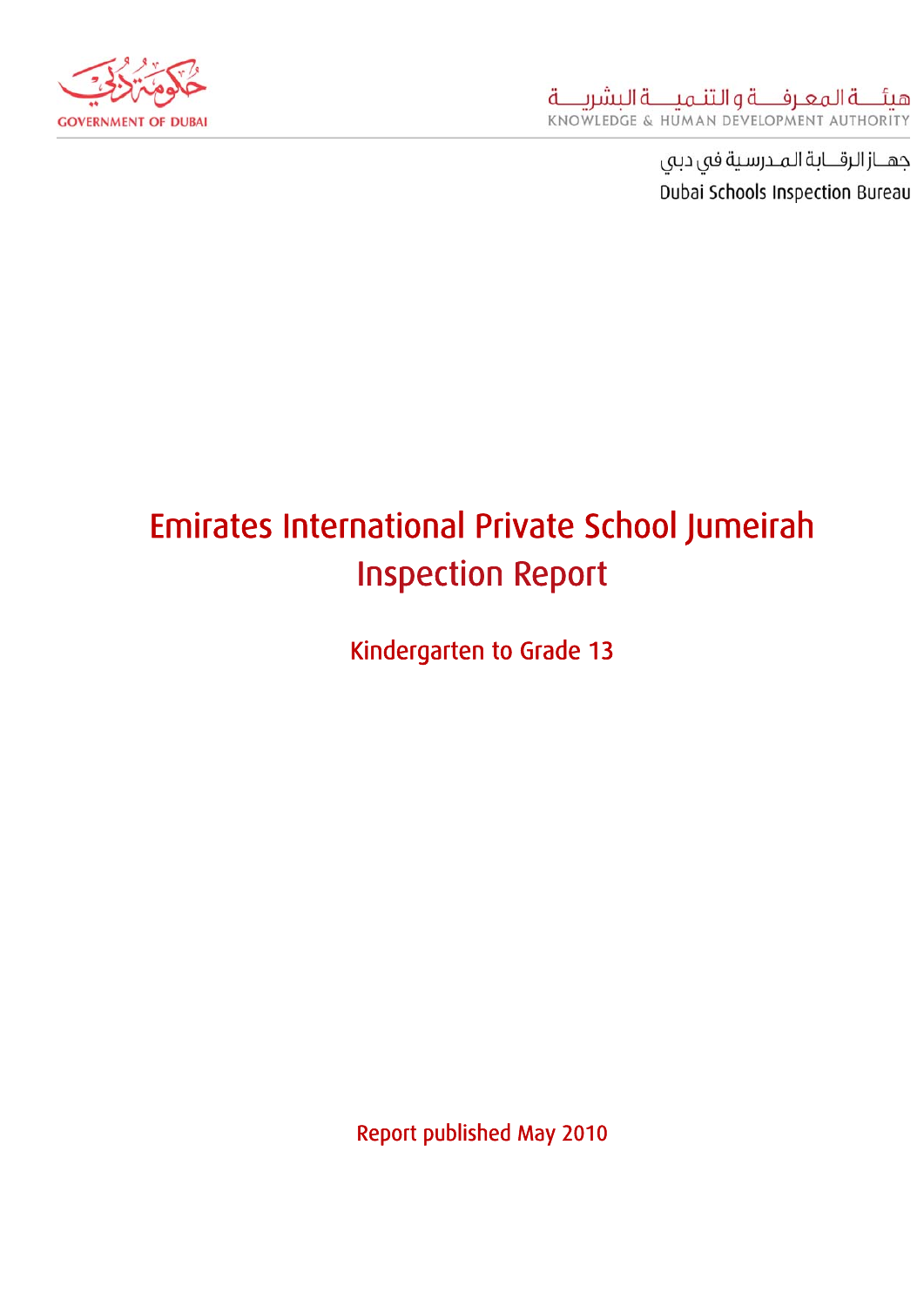

# **Contents**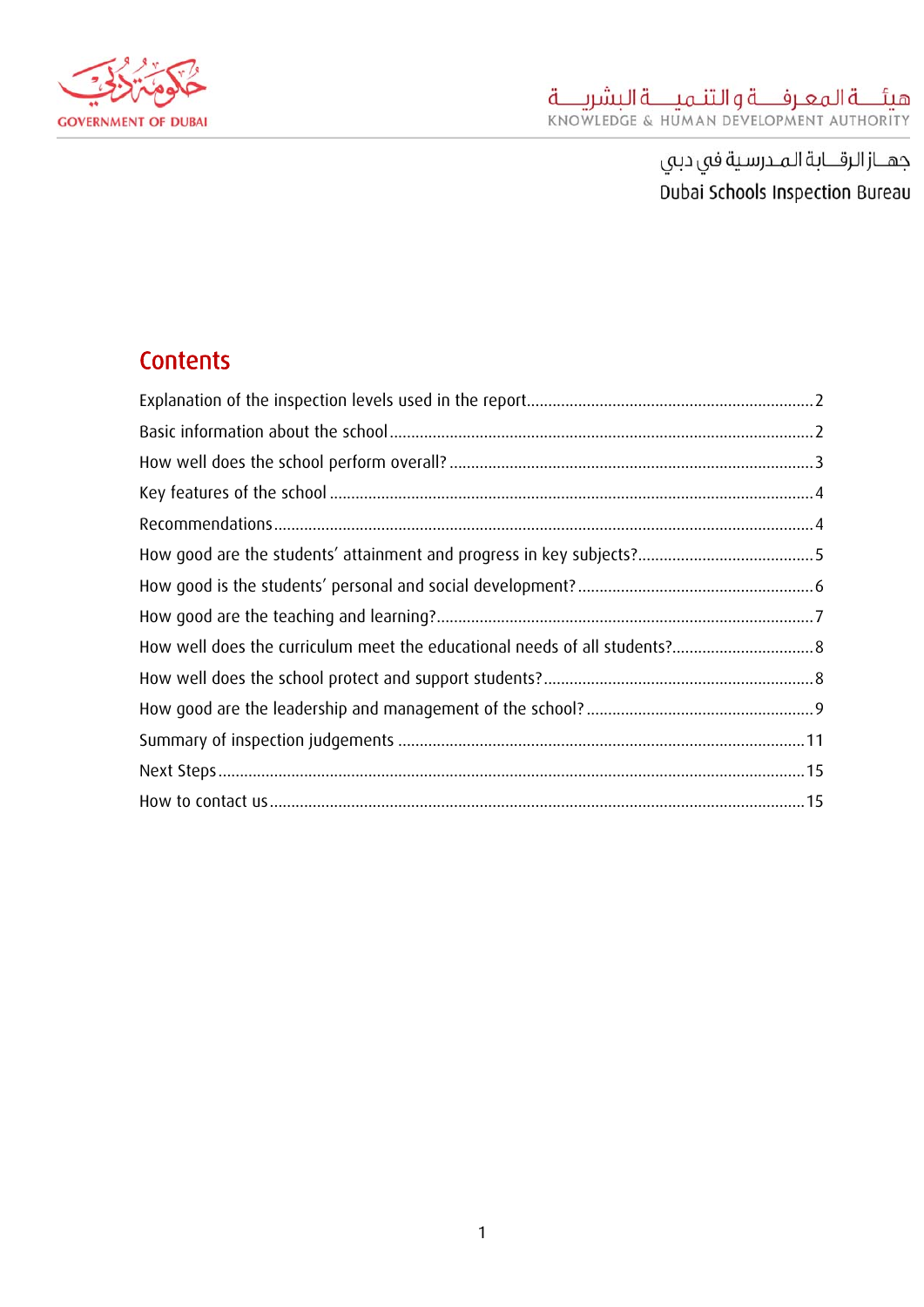<span id="page-2-0"></span>

# Explanation of the inspection levels used in the report

Outstanding– exceptionally high quality of performance or practice.

Good - the expected level of quality for every school in Dubai.

Acceptable – the minimum level of acceptability required for Dubai. All key aspects of performance and practice in every school should meet or exceed this level.

Unsatisfactory – quality not yet at the level acceptable for schools in Dubai. Schools will be expected to take urgent measures to improve the quality of any aspect of their performance or practice that is judged at this level.

Emirates International School in Jumeirah was inspected in February 2010 as part of the regular inspection of all schools in Dubai. The inspection covered key aspects of the work of the school at all stages. It evaluated students' achievements, the effectiveness of the school, the environment for learning, the school's processes for self-evaluation and capacity for improvement. There was a particular focus on students' progress in Islamic Education (for Muslim students), Arabic, English, mathematics and science.

### Basic information about the school

Emirates International School is located in Jumeirah and is a private school providing education for students, from Kindergarten (KG) to Grade 13, aged four to 18 years. The school successfully combined an International Primary Curriculum (IPC) alongside the International Baccalaureate Diploma Programme (IB-DP). Since the previous inspection, an Executive Principal had been appointed with overall responsibility for the primary and secondary schools. At the time of the inspection, there were 1,819 students on roll, with 996 in the primary school and 823 in the secondary school. The student attendance reported by the school for the last academic session was good.

Dubai Schools Inspection Bureau (DSIB) analysed responses to on-line questionnaires completed by parents. Almost all parents agreed that their children liked school and were making good progress in English and mathematics. Most parents agreed that their children were expected to work hard and become independent and responsible individuals, and were making good progress in Arabic and science. Similarly, most parents agreed that their children were cared for, were treated fairly at school and that there was a good range of enjoyable activities provided. A majority of parents agreed that the school was good at consulting them on decisions, but a few disagreed that this was the case. Almost half of the parents did not know how the school had responded to the recommendations of the previous inspection report.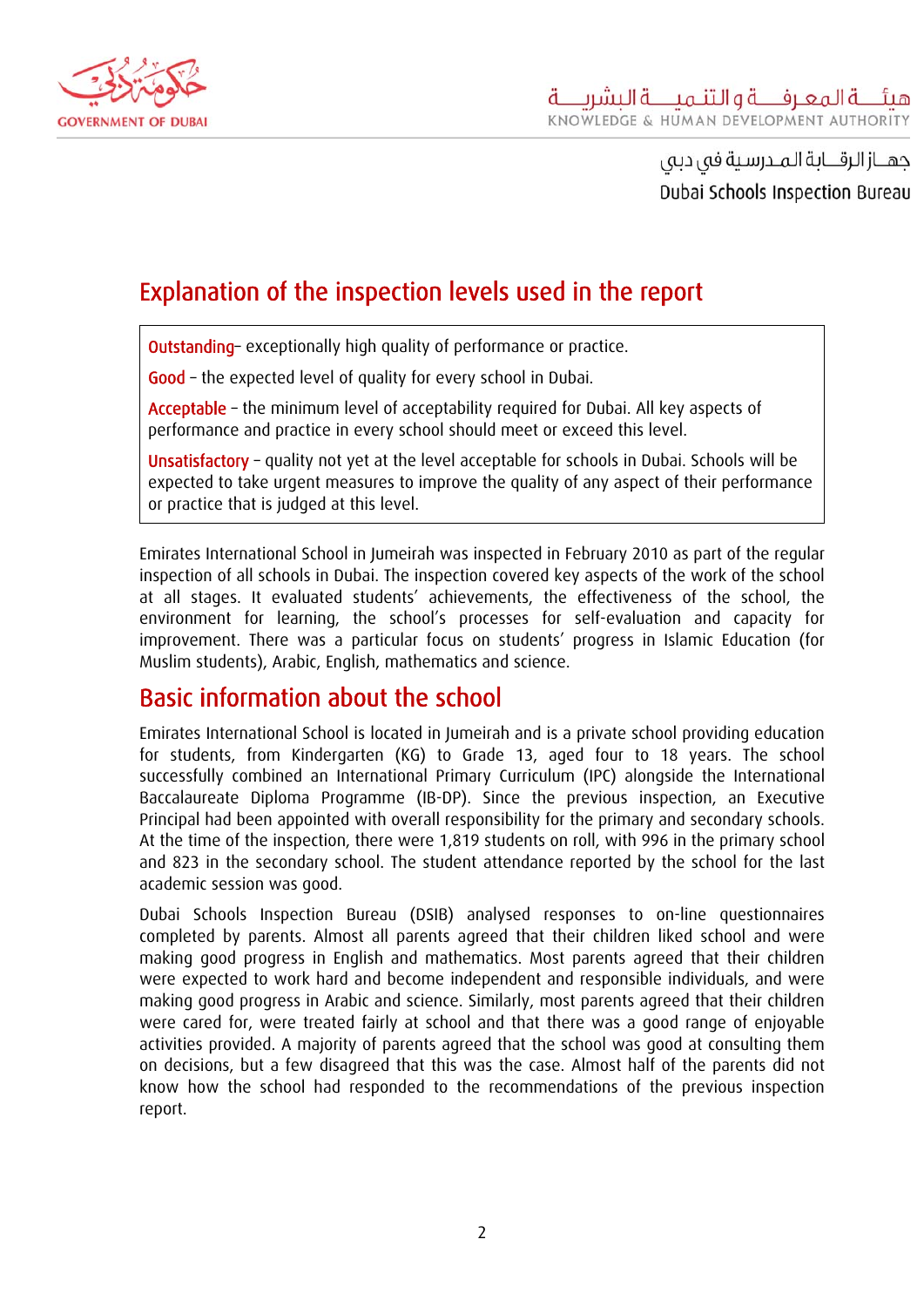<span id="page-3-0"></span>

# How well does the school perform overall?

The overall performance of the school was good. The school performed effectively in almost all key aspects of its work and delivered well on its promise to parents. The school's leadership team was committed to high standards of attainment for all students. They had recognised the importance of continuing to improve assessment procedures and tackling subject areas where students underperformed. Students from Kindergarten (KG) upwards demonstrated good attainment overall in the key subjects. Most students reached the expected standards for the International General Certificate of Secondary Education (IGCSE) and IB. Students' behaviour and attitudes were consistently good, leading to a strong sense of enjoyment and engagement in classrooms. Students across primary and secondary phases showed good or outstanding civic and Islamic understanding. Their economic and environmental understanding was outstanding.

Teaching and learning were good, but there were missed opportunities across the age ranges to support English language learners. The curriculum was good and skilfully blended a number of international aspects, leading from the International Primary Curriculum to IGCSE and on to the IB-DP. Extra-curricular activities remained a great strength of the school. Arrangements for health and safety were good, and the campus was well maintained, clean, secure, and offered a welcoming environment to the diverse student and staff body. Evacuation procedures were compliant with regulations. Relationships between staff and students were very positive; transition points were managed effectively and there was careful management of punctuality and attendance. Systems for tracking students were well developed.

Leaders and managers had taken the school forward significantly since the previous inspection and acted with focus on the DSIB recommendations. Self-evaluation processes had had clear impact. For example, the best practices in teaching and learning were shared systematically, the use of data improved, and the curriculum constructively reviewed. Importantly, the board had enabled the Executive Principal to successfully implement new systems of accountability and drive the improvements that were required. Plans to develop a parent advisory body and involve students in self evaluation were well underway. Facilities and resources were of a high quality, used with enjoyment by teachers and students alike. The Executive Principal was properly focused on securing high quality international teachers.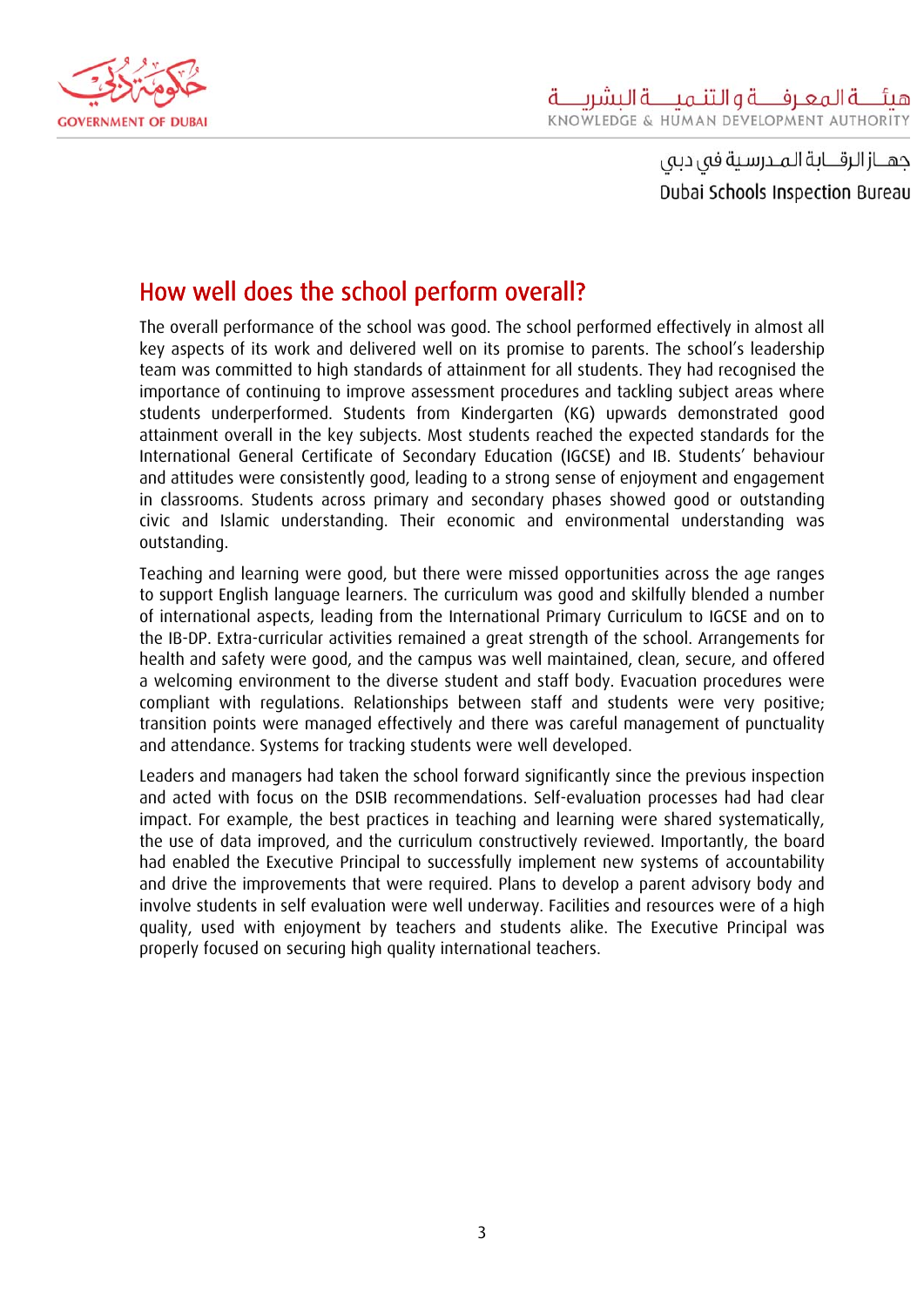<span id="page-4-0"></span>

# Key features of the school

- The improvement since the last inspection in the consistent provision of good teaching;
- The good attainment in Arabic, English and science;
- The good teaching and learning across the school;
- The highly developed civic, economic and environmental understanding;
- The students' pride in their school and the harmonious international relationships they enjoyed;
- The supportive parents who were keen to be involved in the life of the school.

#### Recommendations

- Raise attainment and progress in mathematics;
- Further develop teaching and learning through focused professional development and sharing best practice across the primary and secondary schools;
- Ensure that best practice in assessment is embedded across all phases;
- Establish a coherent approach to support better all English language learners;
- Involve parents and students in self-evaluation processes;
- Implement distributive leadership to encourage and enable effective leaders at all levels.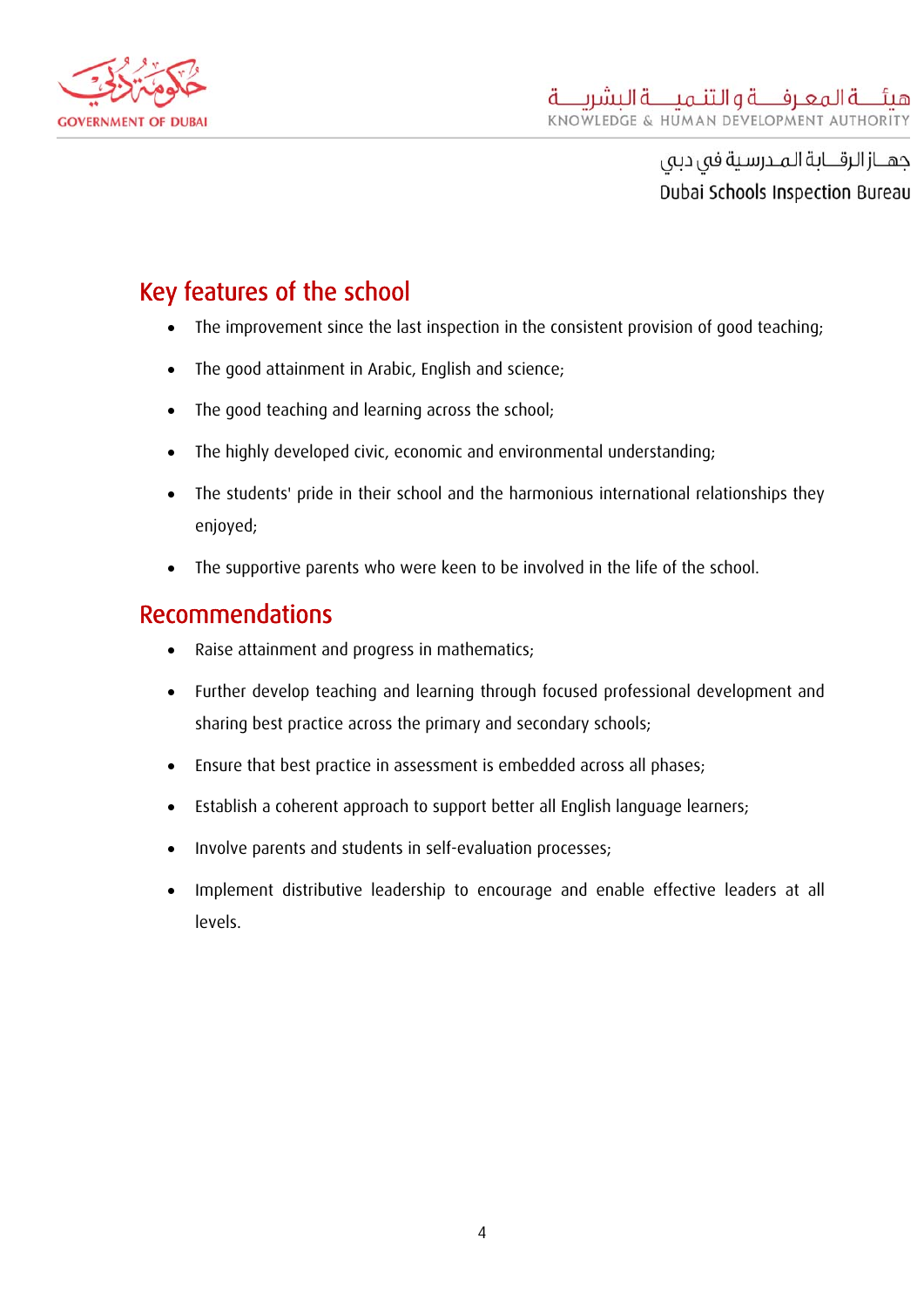<span id="page-5-0"></span>

# How good are the students' attainment and progress in key subjects?

Attainment and progress in Islamic Education were acceptable across the primary school, while both were good in the secondary school. In the lower grades, the majority of students knew the five pillars of Islam and most demonstrated acceptable levels of knowledge about Allah's creation and His greatness. In Grade 5, most students had acceptable knowledge about Prophet Mohammed's life (PBUH) and other Islamic personalities. In Grade 6, students linked faith with morals but their Qu'ranic recitation was below average, particularly among the nonspeakers of Arabic. In the secondary school, most students in the lower grades explained facts about significant events such as the Battle of Badr. In Grades 12 and 13, students could recite The Holy Qur'an confidently and correctly and could explain the verses.

The overall progress and attainment in Arabic were good throughout the whole school, with outstanding progress in Grade 13. In the primary stage, the attainment of most Arabicspeaking students was acceptable. However, the girls' progress was better than that of the boys. In the secondary school, most students could discuss and defend their views according to expectations. They also understood poetic vocabulary and used this in meaningful sentences, although their reading was less well developed. Students in Grade 13 were welel balanced bilingual speakers; they were capable of speaking Arabic as fluently as they spoke English. The progress and attainment of the non-Arabic speaking students were inhibited by the over-use of English in Arabic lessons.

Progress and attainment in English were good across all phases, with rapid progress achieved in the acquisition of English in the KG. Many children, including those who entered with little or no English, quickly learned to read and write letters with accuracy and to speak with clarity. Almost all children listened well. By the end of primary, almost all students demonstrated well-developed speaking, listening, reading and writing skills which they applied competently to different genres. A majority of Grade 6 students demonstrated high levels of inferential skills when encountering texts for the first time. Grade 7 students spoke eloquently and analysed poetry thoughtfully; older students wrote confidently for a range of purposes and analysed texts critically. At IGCSE level, students attained above international expectations, overall. Similarly, at Grade 13, IB attainment was good.

 Attainment and progress in mathematics were good in the KG. Children made good gains and were able to use mathematical skills and ideas in everyday contexts such as play and problem solving. In the primary years, attainment and progress were acceptable. Grade 2 students showed clear understanding of reflective symmetry. In Grade 6, students accurately identified and measured angles and applied that knowledge to the environment outside the classroom. In the secondary school, students' attainment and progress were good. However, students in the lower grades did not progress at the same rate as those working on their IGCSE. Most of these students attained above the appropriate benchmarks. Grade 11 students understood mean, mode and median concepts and were able to provide definitions in context. Post-16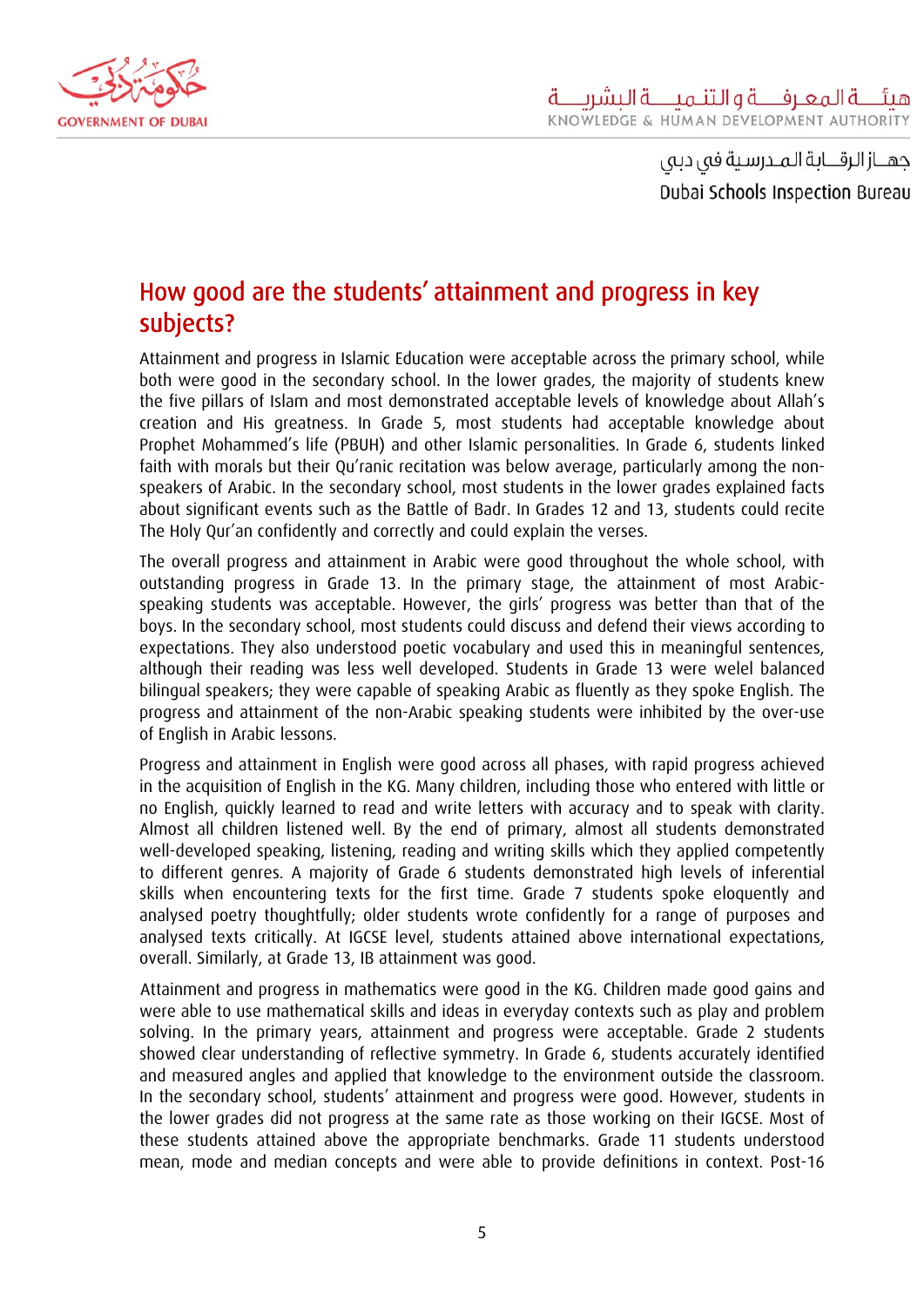<span id="page-6-0"></span>

students' attainment and progress were acceptable. Students demonstrated the ability to solve trigonometric equations and draw sine, cosine and tangent functions from memory.

In science, attainment and progress were good across all phases but, in physics at IB level they were only acceptable. KG children identified 'good' and 'bad' foods whilst Grade 1 students classified animals and explained their key differences. They named the key features of insects using correct scientific vocabulary. Grade 5 students understood the basic functions of the human brain and their impact upon learning and Grade 6 students could describe mechanical and chemical digestion. In Grade 7, students suggested real-life applications for knowledge of acidity and alkalinity, such as in the treatment of jellyfish stings. Grade 11 students manipulated variables during a controlled experiment to investigate the effect of temperature on the anaerobic respiration of yeast and explained their findings using data and graphs. Grade 12 students could deduce the Lewis structure of molecules and ions, and could give complex answers to questions about repulsion theory and dative bonding.

#### How good is the students' personal and social development?

Students' attitudes and behaviour were good throughout all phases of the school. Students were well disciplined and keen to learn. They loved their school. Relationships amongst their peers and with their teachers were characterised by respect. Attendance was good and students were punctual in coming to school. Transitions between lessons in primary were prompt, but less so in secondary as a result of the current nine-period day.

Civic and Islamic understanding was good throughout the school and outstanding in the KG, where children demonstrated high levels of civic understanding. Students throughout the school took responsibility and older students provided effective coaching and mentoring to younger ones, for example with the Green Team. Students respected Islam and appreciated living in Dubai. They were aware of its success story and they talked in an informed manner about the recently discovered oil field off Dubai's coast.

Economic and environmental understanding was outstanding from the KG to Grade 13. Students understood fully the economic stages that Dubai had gone through. They identified the main sources of capital and discussed these confidently at a high level. Students provided accurate examples of how the economic recession affected the world and Dubai, and could offer thoughtful solutions. They were aware of most of the global and local environmental issues such as pollution, water desalination, preservation of habitats and biodiversity, and the responsible use of energy. They discussed these issues knowledgeably. Their participation in a number of projects and activities, particularly in the environmental club, enabled them to suggest credible ideas to improve life in Dubai.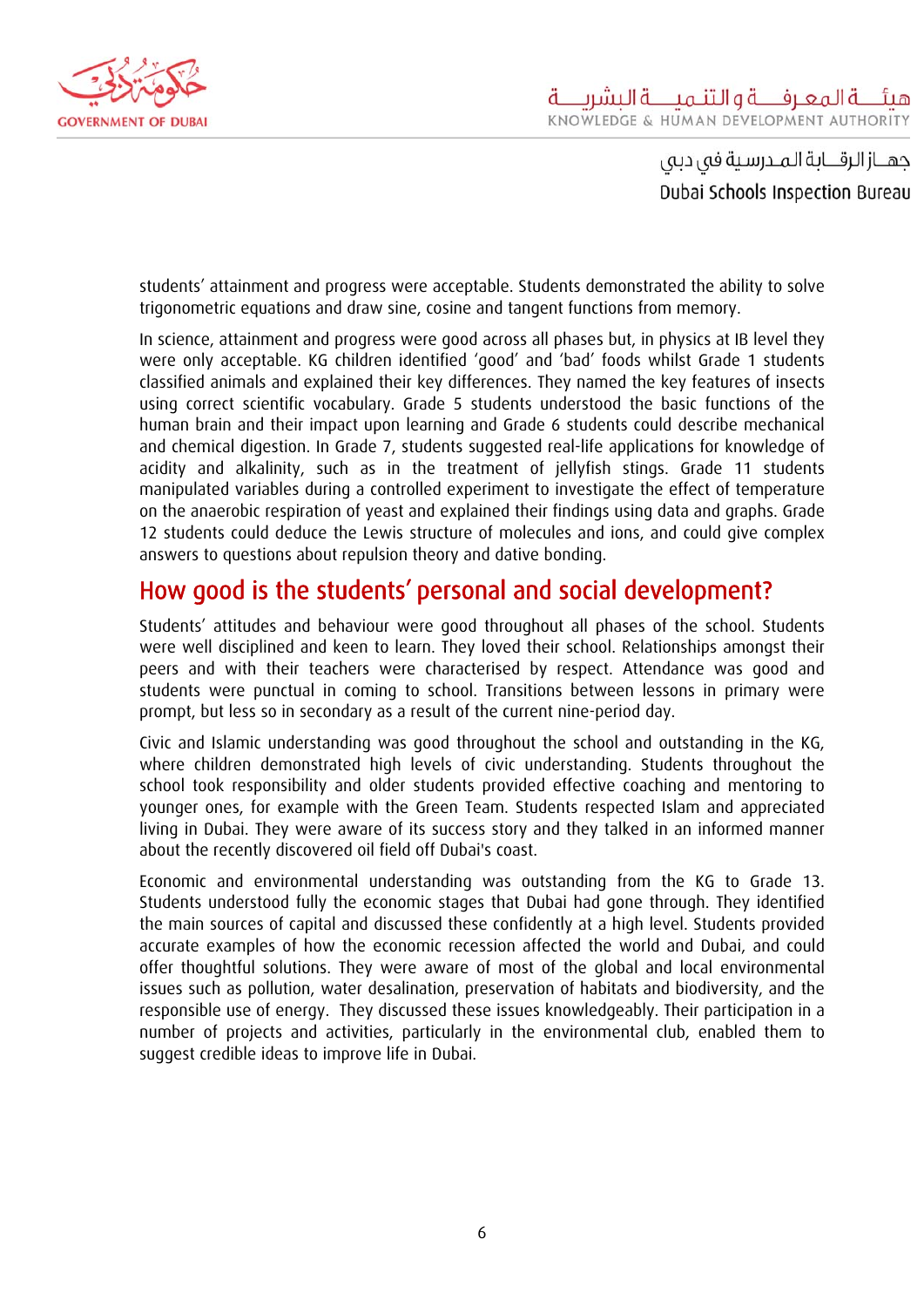<span id="page-7-0"></span>

# How good are the teaching and learning?

The quality of teaching throughout the school was good. Some outstanding lessons were observed. Almost all teachers had strong subject knowledge and they structured their lessons well. Teaching techniques generally encouraged students to participate and helped them develop skills of critical analysis. The best teaching was rooted in excellent management of time, promotion of scholarship, and skilled questioning which helped students understand new concepts. Generally, the teaching allowed students to achieve to the best of their abilities, whether in Arabic, English, music or science. The strongest teachers harnessed the latest classroom technologies imaginatively and knew when to intervene, when to digress, and when to encourage students to take over their roles for part of a lesson. Less effective teachers talked too much and fell back upon over-didactic lesson delivery. Weaker teachers did not plan adequately for the academic needs of all students, and not enough time was given to embed understanding in plenary sessions. Throughout the school there were missed opportunities to reinforce subject specialist vocabulary.

Students' learning was good across the school. At its best, students worked in pairs and groups to explore scientific, linguistic, historical, mathematical ideas and problems. In KG, children relished the opportunity to create date, marzipan and icing cakes, exploring language and texture with each other. In Grade 8, music, instrumentalists and non-instrumentalists came together to create a polished performance of high quality; their enjoyment was evident. Students in most primary and secondary classes demonstrated strong collaborative learning skills. Learning was less positive when students' listening was variable and where the teachers did not set tasks clearly.

Assessment was acceptable overall, with strengths in individual areas. For example, in the KG, careful observations led to systematic data collection related to skills development, and, in primary grades, skilled questioning was used to evaluate students' responses and thereby modify teaching. There was a lack of assessment information at the end of primary in mathematics and science, which meant that students' progress was not always tracked effectively. In secondary science, assessment practices were good and consistently applied by teachers so that students had a clear idea of how to improve. This quality and consistency was developing in English but remained under-developed in mathematics. Assessment practices lacked consistency overall which led to a lack of reliable whole-school data on attainment and progress. While significant improvement had been made since the previous inspection, the school understood the need for further changes. The introduction of an information management system was beginning to aid the data analysis process in secondary, but this needed to be utilised in primary to achieve a complete picture of students' attainment and progress from ages four to 18.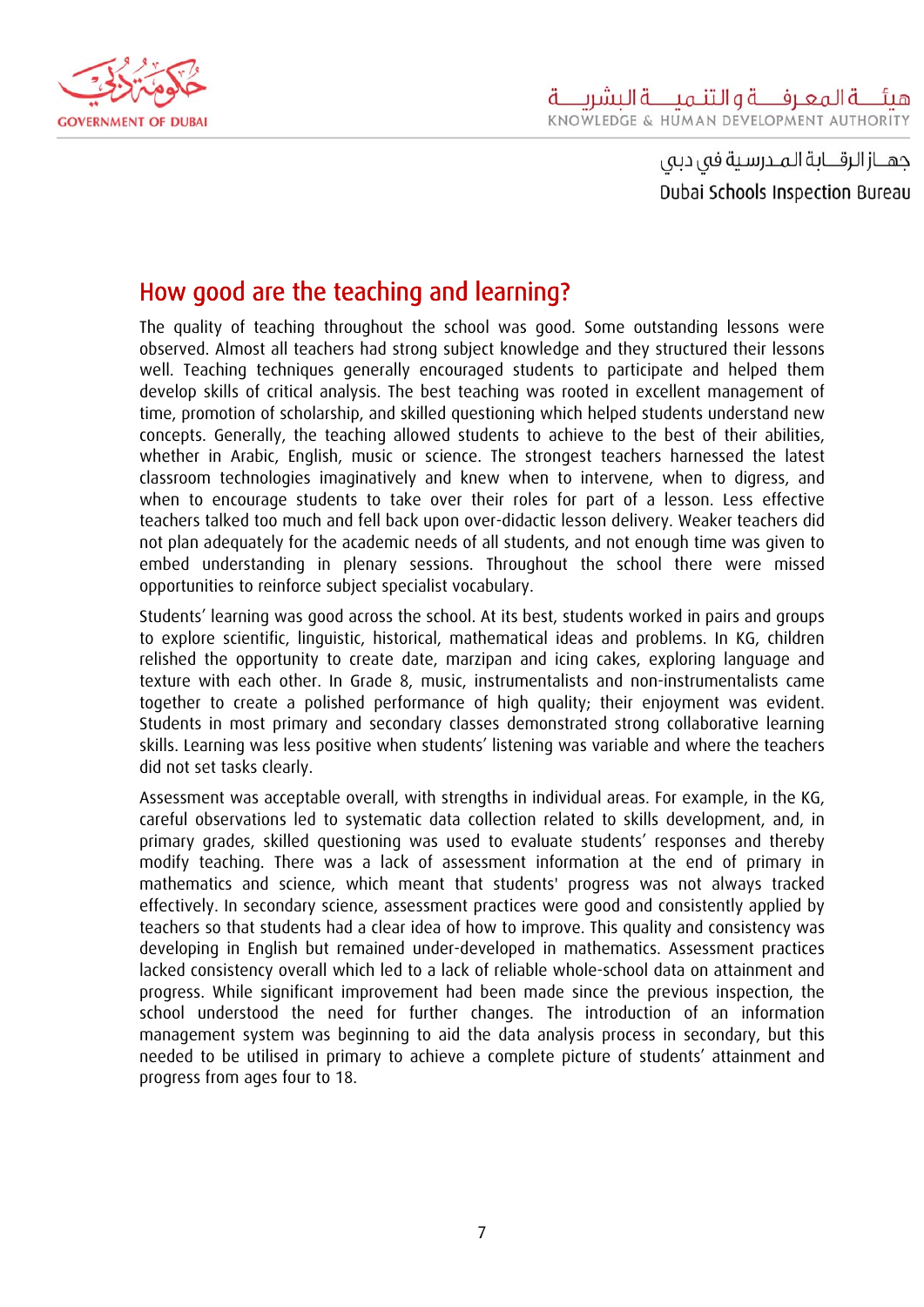<span id="page-8-0"></span>

## How well does the curriculum meet the educational needs of all students?

The curriculum was good, based on several international programmes including the IPC, IGCSE and IB-DP. These were linked together to achieve a broad and balanced framework. Recent work to ensure meaningful links across the curriculum had resulted in greater coherence. Effective sharing of information and good practice in key subjects including English, mathematics and science, allowed smoother transitions of students between phases. A review of the curriculum in Grades 1 to 6 had led to a few effective developments, including the move from textbook driven programmes of study to a skills-led, student centred approach. This had resulted in more active learning in classrooms, strong curricular links between IPC and the key subjects, and more effective tracking of individual students' progress. The school had begun the process of introducing appropriately related international benchmarked programmes to ensure planned progression and greater challenge. Curriculum review had further led to an increased focus on Arabic, impacting positively on attainment and progress, especially in the secondary and post-16 phases. Similarly, the introduction of 'Big Write' in the primary grades had resulted in improved writing for almost all students. The curriculum was greatly enriched by extensive activities and expeditions which offered valuable links to the wider community. Strong examples of this were the Community Action Service (CAS) projects and the International Awards programme, both greatly valued by the students. The curriculum was well contextualised for students living in Dubai.

#### How well does the school protect and support students?

The arrangements to ensure the health, safety and security of students were good. Levels of supervision were high. There were appropriate steps taken through published processes to make sure that students were safe and all staff had received training in child protection. The school premises, equipment and resources were of an adequate standard, checked regularly and well maintained. Records of health and safety procedures were up to date, and a range of risk assessments were routinely undertaken for all events and visits. Transport arrangements were monitored meticulously. Fire drills were carried each term and management were aware of the need to improve the speed of evacuation. Medical staff carried out their duties effectively and maintained comprehensive records of treatments required. They had secure systems for alerting parents where appropriate. Excellent opportunities existed for students to take part in physical activities, and there was effective monitoring of food provision to promote healthy options for students. Staff in the primary school regularly checked students' lunches and provided them with advice on healthy eating.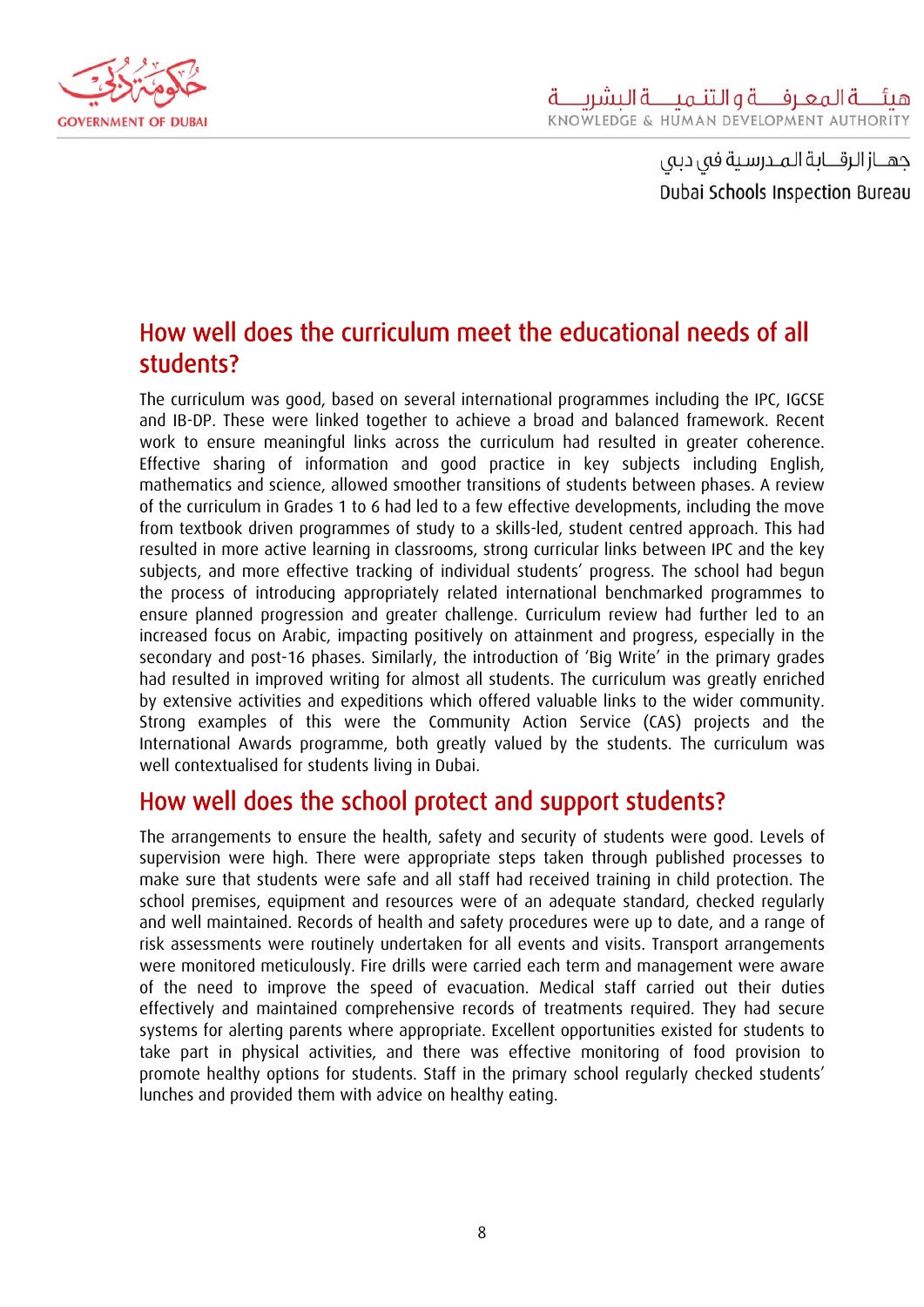<span id="page-9-0"></span>

The school provided good support and guidance for all students. Relationships throughout were warm, positive and mutually respectful. Students' progress was tracked adequately, and they received good support for both their academic and personal well-being. The school made clear provision for careers advice, having a specialist advisor in the secondary school, and made increasingly student-centred arrangements to aid the transition between the primary and secondary phases. Staff members ensured that older students had access to a range of information to help them make important decisions on higher education in Dubai and in different parts of the world.

#### How good are the leadership and management of the school?

The leadership and management of the school were good. The Executive Principal had succeeded in moving the school forward significantly since the last inspection, accelerating improvements where they were most needed. Together with the primary school principal, they had created a momentum for change, focused on raising students' attainment and eradicating inconsistent practice. Changes in the KG, developments in assessment and curriculum planning, and a measurable increase in the amount of good and outstanding teaching indicated that the school shared common purposes. However, effective teams were not yet a consistent characteristic of the school. Performance management systems were embedded and professional development was increasingly focused on ensuring high quality teaching and learning, thereby sustaining improvements across the primary and secondary phases. Senior leaders demonstrated a clear capacity to secure future successes, rooted in distributing leadership roles more widely. There was clearly an interest from middle leaders to respond further to increased responsibilities.

Self-evaluation and improvement planning were good. Documents showed that leaders knew their school well, for example in identifying where strong teaching occurred. The Action Plan was less precise in detailing the impact of staff's actions on outcomes for students, and did not fully involve the views of parents. However, all aspects of provision across the two schools had been thoroughly reviewed and enhanced since the last inspection.

The school enjoyed good partnerships with parents who were very supportive and appreciative of the school's efforts. Improved communication was perceived by parents as a real strength. Parents were involved in the life of the school and their children's learning via newsletters and the website, which served to keep families informed of curriculum matters and events. Since the last inspection, the school had actively sought to increase the role of parents through the formation of a parent advisory body. Parental and students' involvement in school selfevaluation and improvement planning was still under-developed. Parents attended primary school assemblies and welcomed those opportunities to be involved in learning. Reporting to parents on attainment and progress was regular and ensured that parents understood how their children were doing at school. The school had strong links with the local community whereby students benefited from educational visits, field trips and work placements. Visitors to the school further enriched learning experiences.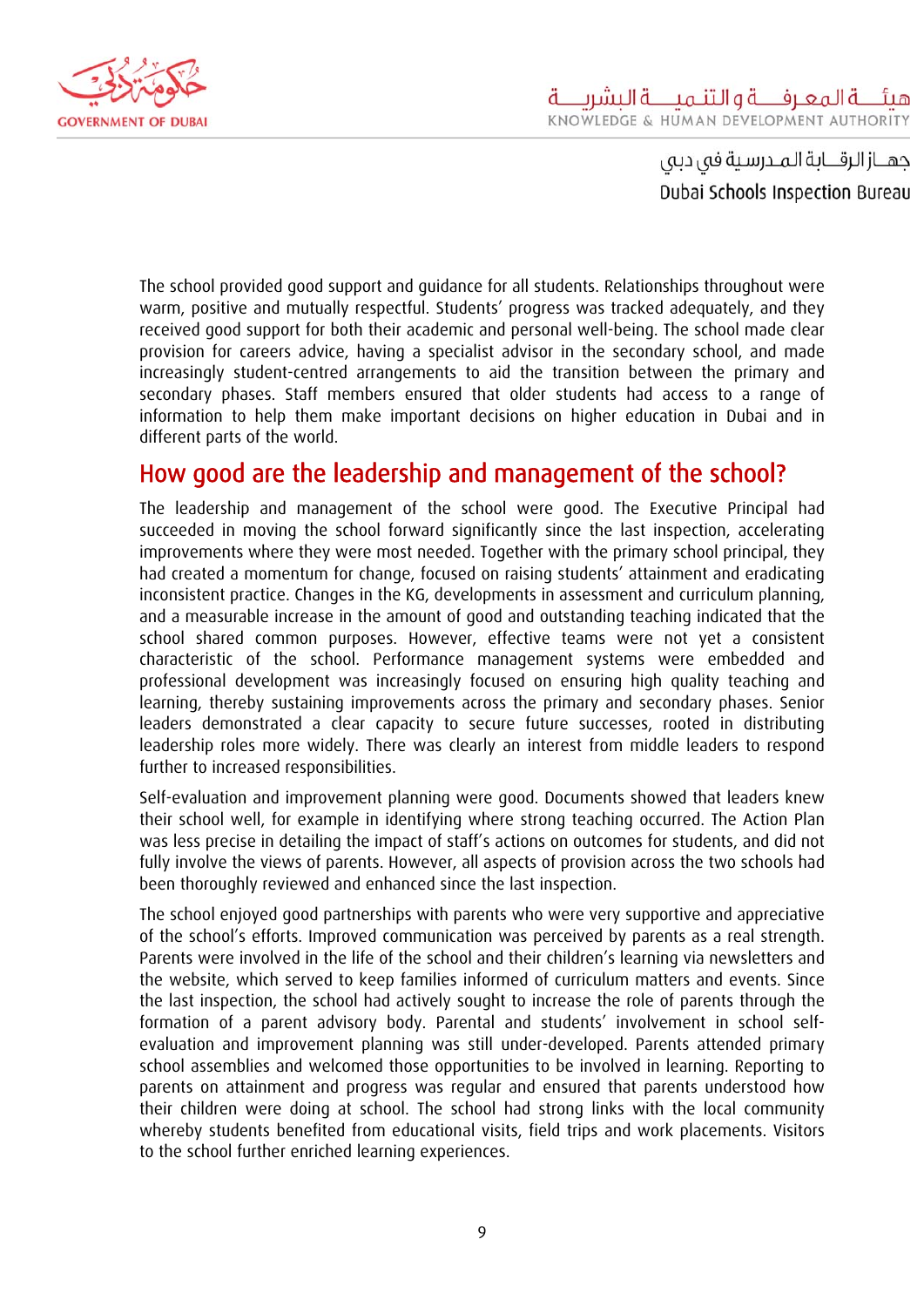

Governance was of acceptable quality. The board had responded well to the recommendations from the previous inspection. They had established a new strategic leadership model for the school and put procedures for the creation of a parent advisory body in place.

Teachers were well qualified and appropriately deployed across the primary and secondary phases, with new members bringing fresh thinking to combine well with established practitioners. Recruitment and retention of teachers continued to present challenges to the Executive Principal, who was rightly focused on securing the best international staff. The premises were spacious and attractively laid out, with generous provision for physical education, including a well maintained swimming pool. Separate play and shaded seating areas were available for all ages. Effective learning resources, including interactive whiteboards, were creatively used by most teachers, with notable examples in KG and post-16. The school had identified the secondary canteen, certain toilet facilities, and the primary library for future improvements.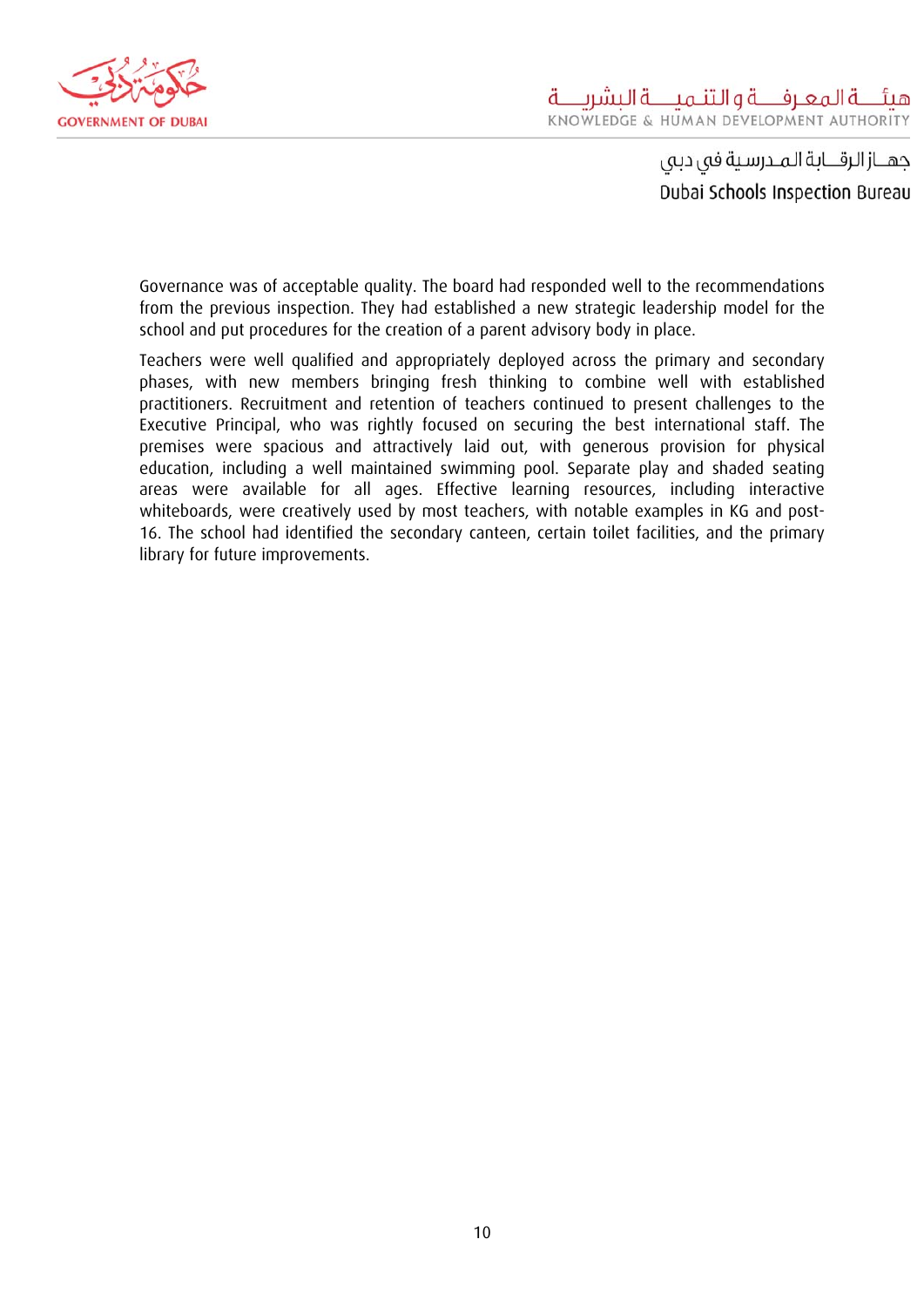<span id="page-11-0"></span>

# Summary of inspection judgements

In their evaluation of the overall effectiveness of the school, the inspection team made judgements about the following aspects of the school's performance.

Four descriptors are: Outstanding; Good; Acceptable; Unsatisfactory.

| How good are the students' attainment and progress in Islamic Education? |                |            |           |         |
|--------------------------------------------------------------------------|----------------|------------|-----------|---------|
| Age group:                                                               | Kindergarten   | Primary    | Secondary | Post-16 |
| Attainment                                                               | Not Applicable | Acceptable | Good      | Good    |
| Progress over<br>time                                                    | Not Applicable | Acceptable | Good      | Good    |

| How good are the students' attainment and progress in Arabic? |                |         |           |             |
|---------------------------------------------------------------|----------------|---------|-----------|-------------|
| Age group:                                                    | Kindergarten   | Primary | Secondary | Post-16     |
| Attainment                                                    | Not Applicable | Good    | Good      | Good        |
| Progress over<br>time                                         | Not Applicable | Good    | Good      | Outstanding |

| How good are the students' attainment and progress in English? |              |         |           |         |
|----------------------------------------------------------------|--------------|---------|-----------|---------|
| Age group:                                                     | Kindergarten | Primary | Secondary | Post-16 |
| Attainment                                                     | Good         | Good    | Good      | Good    |
| Progress over<br>time                                          | Good         | Good    | Good      | Good    |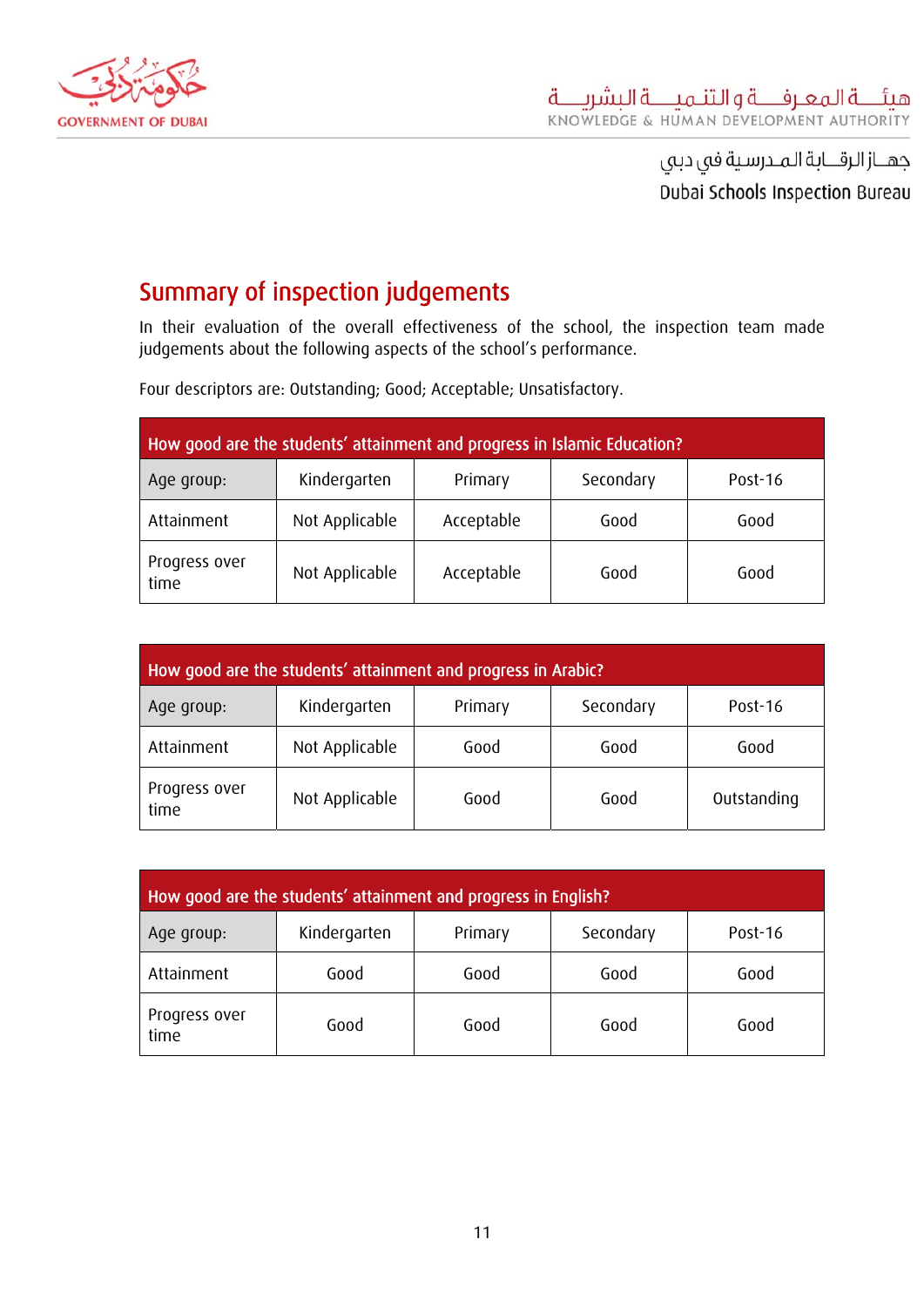

| How good are the students' attainment and progress in mathematics? |              |            |           |            |
|--------------------------------------------------------------------|--------------|------------|-----------|------------|
| Age group:                                                         | Kindergarten | Primary    | Secondary | Post-16    |
| Attainment                                                         | Good         | Acceptable | Good      | Acceptable |
| Progress over<br>time                                              | Good         | Acceptable | Good      | Acceptable |

| How good are the students' attainment and progress in science? |              |         |           |         |
|----------------------------------------------------------------|--------------|---------|-----------|---------|
| Age group:                                                     | Kindergarten | Primary | Secondary | Post-16 |
| Attainment                                                     | Good         | Good    | Good      | Good    |
| Progress over<br>time                                          | Good         | Good    | Good      | Good    |

| How good is the students' personal and social development? |              |             |             |             |
|------------------------------------------------------------|--------------|-------------|-------------|-------------|
| Age group:                                                 | Kindergarten | Primary     | Secondary   | Post-16     |
| Attitudes and<br>behaviour                                 | Good         | Good        | Good        | Good        |
| Islamic, cultural<br>and civic<br>understanding            | Outstanding  | Good        | Good        | Good        |
| Economic and<br>environmental<br>understanding             | Outstanding  | Outstanding | Outstanding | Outstanding |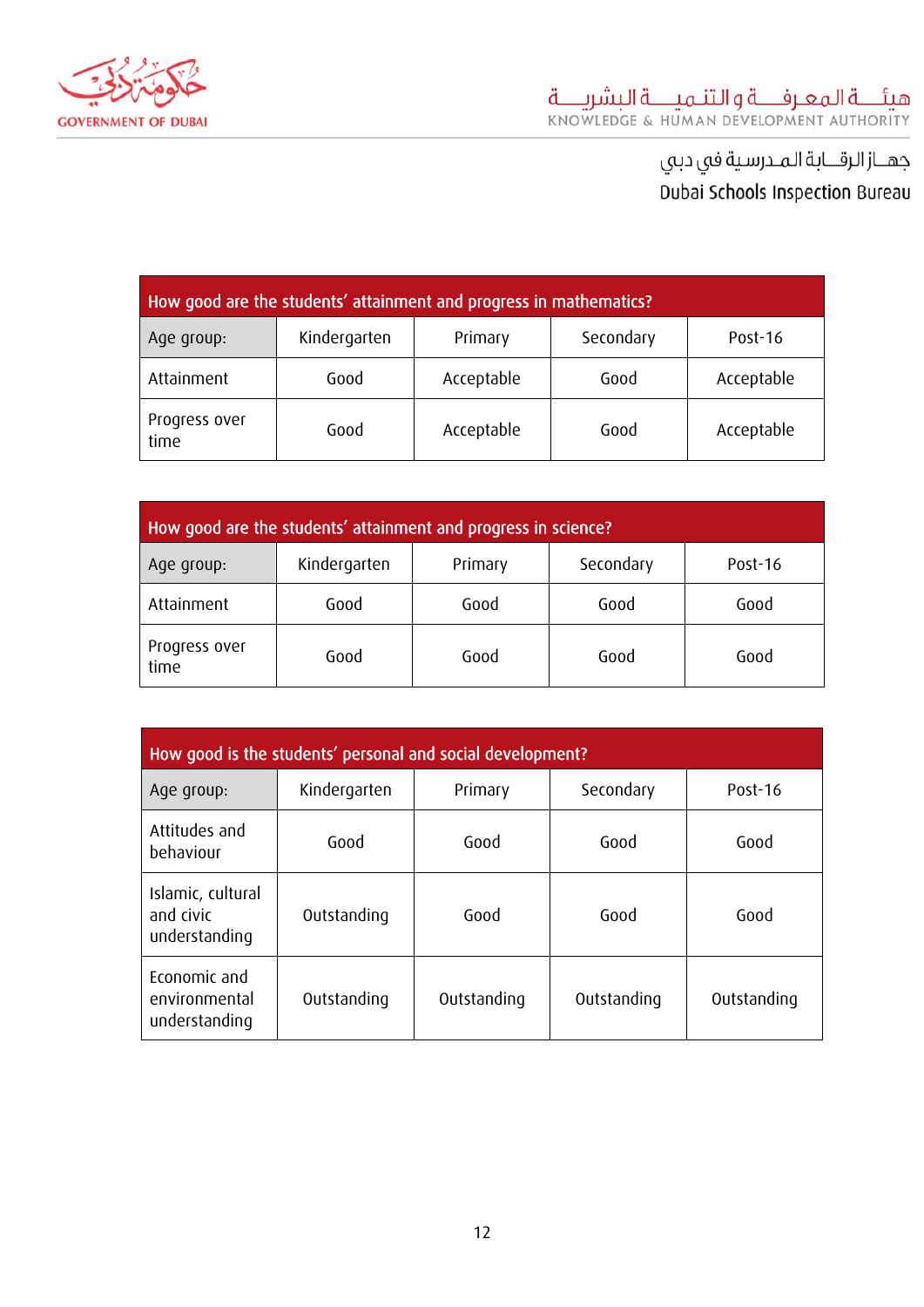

| How good are teaching and learning?   |              |            |            |            |
|---------------------------------------|--------------|------------|------------|------------|
| Age group:                            | Kindergarten | Primary    | Secondary  | Post-16    |
| Teaching for<br>effective<br>learning | Good         | Good       | Good       | Good       |
| Quality of<br>students'<br>learning   | Good         | Good       | Good       | Good       |
| Assessment                            | Acceptable   | Acceptable | Acceptable | Acceptable |

| How well does the curriculum meet the educational needs of all students? |              |         |           |         |
|--------------------------------------------------------------------------|--------------|---------|-----------|---------|
| Age group:                                                               | Kindergarten | Primary | Secondary | Post-16 |
| Curriculum<br>quality                                                    | Good         | Good    | Good      | Good    |

| How well does the school protect and support students? |              |         |           |         |
|--------------------------------------------------------|--------------|---------|-----------|---------|
| Age group:                                             | Kindergarten | Primary | Secondary | Post-16 |
| Health and<br>safety                                   | Good         | Good    | Good      | Good    |
| Quality of<br>support                                  | Good         | Good    | Good      | Good    |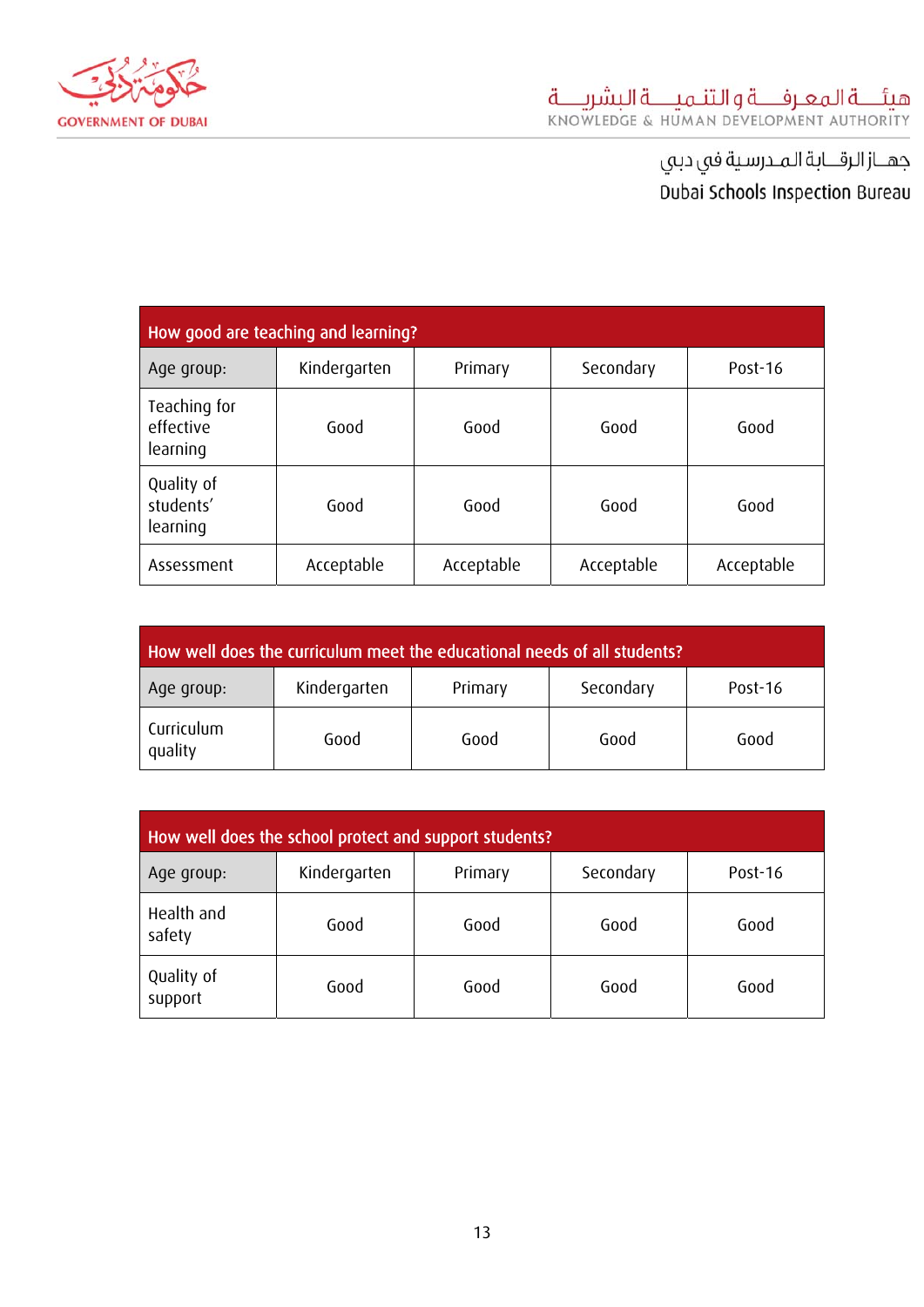

| How good are the leadership and management of the school? |            |  |  |
|-----------------------------------------------------------|------------|--|--|
| Quality of leadership                                     | Good       |  |  |
| Self-evaluation and improvement planning                  | Good       |  |  |
| Partnerships with parents and the<br>community            | Good       |  |  |
| Governance                                                | Acceptable |  |  |
| Staffing, facilities and resources                        | Good       |  |  |

How well does the school perform overall? Good